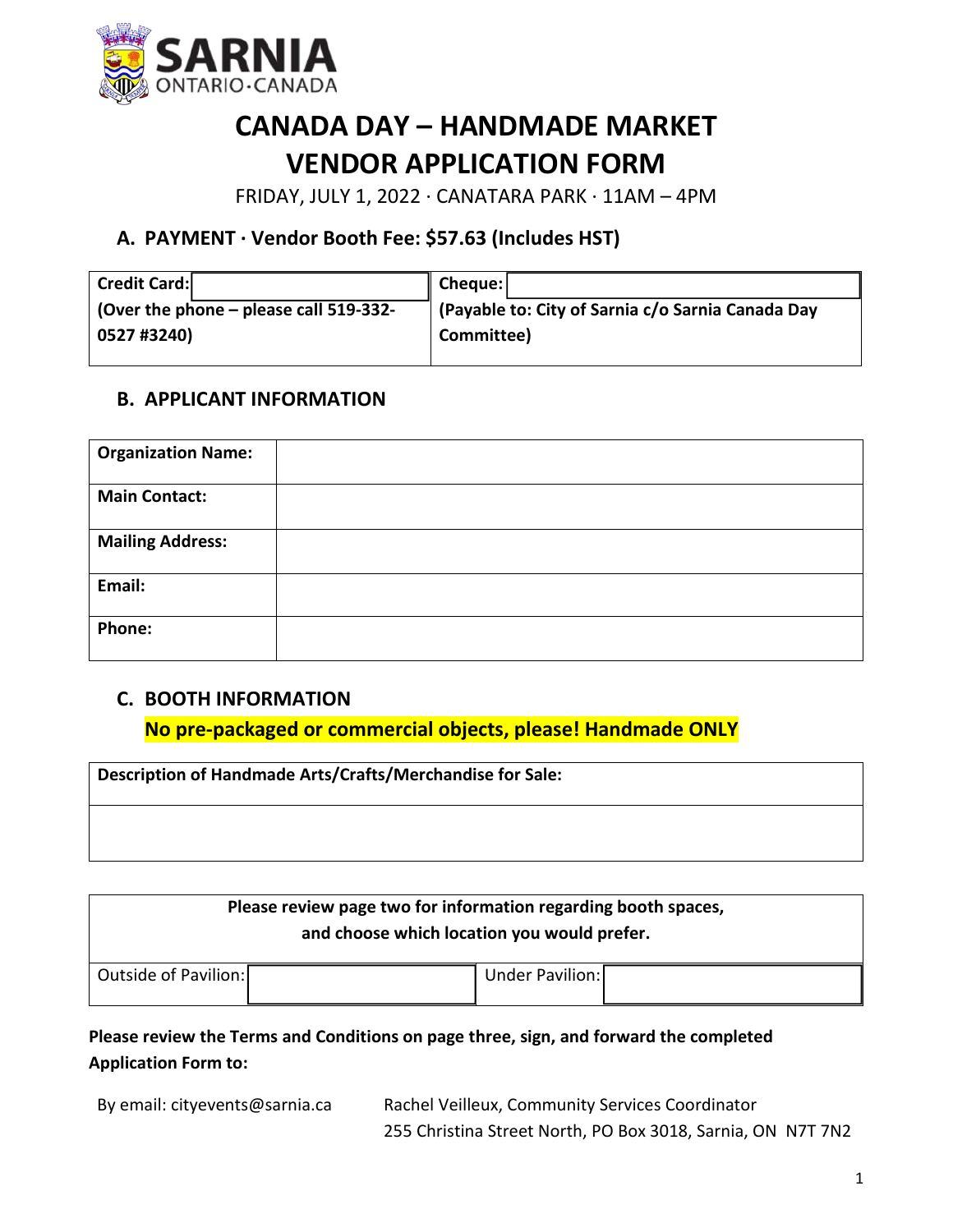#### **VENDOR BOOTH INFORMATION**

## **A. LOCATION**

Handmade Market Vendors will be located under and around the covered picnic pavilion by the Rotary Playground at Canatara Park.

A site layout and parking pass will be provided in advance of the event via email.

### **B. BOOTH DETAILS**

#### **Booth Space Under Pavilion**

Fifteen (15) spots will be available on a first come, first served basis with locations determined by the Sarnia Canada Day Committee.

#### **Specifications/Information**

- 12 ft. length x 6 ft. deep approx.
- Hydro is first come, first served.
- Set-up is from 8:00am to 10:00am.

#### **Requirements**

- You will need to provide your own tables and chairs.
- **Vehicles must be moved to a designated parking area by 10:15am.**
- **You must remain in the area until 4:00pm.**

#### **Booth Space Outside Pavilion**

Ten (10) spots are available on a first come, first served basis with locations determined by the Sarnia Canada Day Committee.

#### **Specifications/Information**

- Sizing variable
- No hydro available

#### **Requirements**

- You will need to supply your own tables and chairs.
- You must supply your own canopy, if desired.
- Set-up is from 8:00am to 10:30am.
- **Vehicles must be moved to a designated parking area by 10:30am.**
- **You must remain in the area until 4:00pm.**